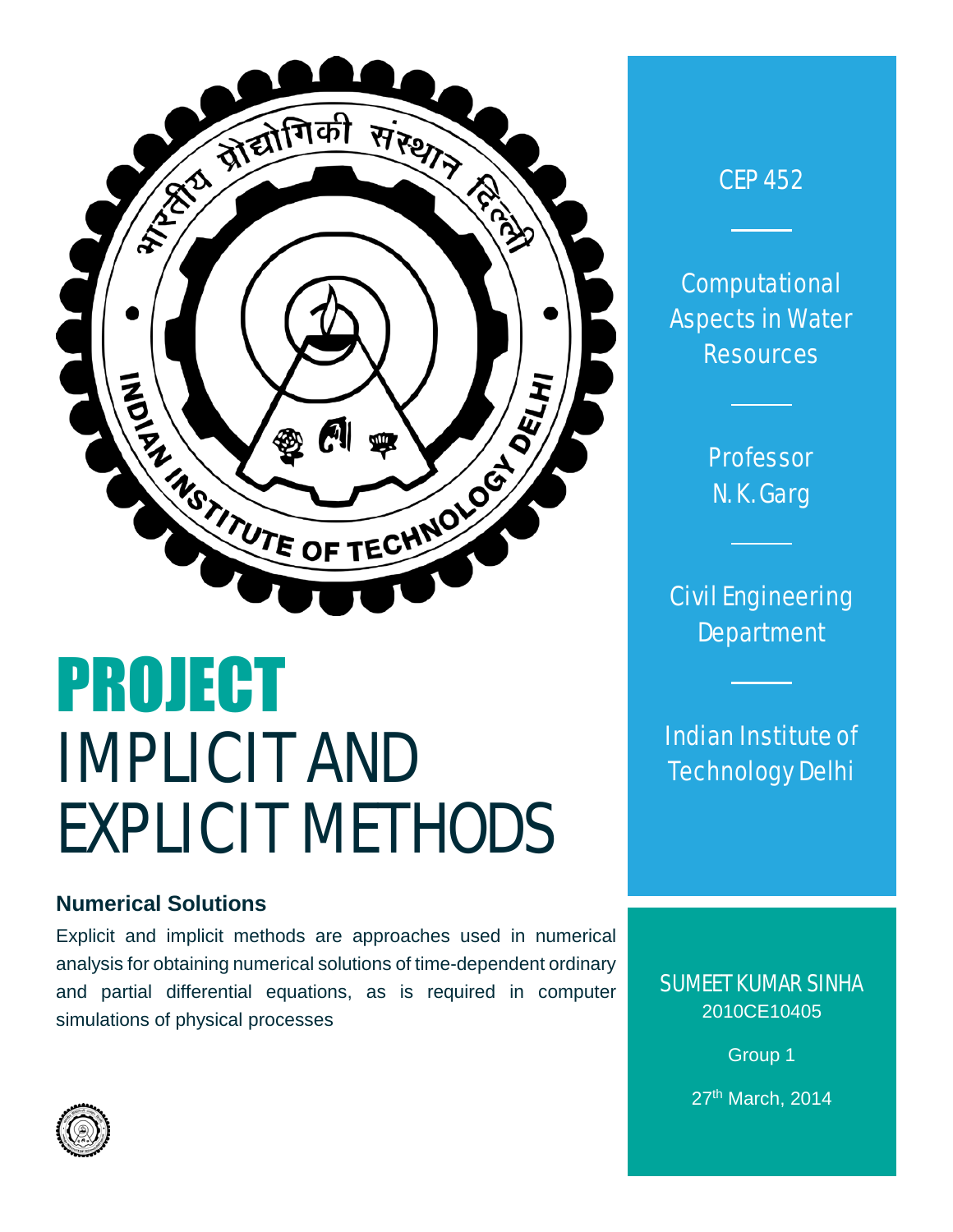## CEP 452 IMPLICIT AND EXPLICIT METHODS

**March 27, 2014**

## **PROBLEM DESCRIPTION**

[*The following problem illustrates the use of the explicit and implicit methods and their advantages and disadvantages of their use.*]

Distance between two parallel plates is 1 cm and a liquid with a kinematic viscosity η is filled between the parallel plates. The lower plate is fixed and the upper plate is linearly accelerated from 0 to 10 cm/sec in 0.1 sec and then it remains constant to 10 cm/sec. Assuming fully developed and 1-Dimensional flow, determine the velocity distribution profile of the flute in-between the plates. Draw the velocity vs time at y=0.9 cm till 1 sec

## **Explicit Method**

*[Explicit methods calculate the state of a system at a later time from the state of the system at the current time,*  n l *while implicit methods find a solution by solving an equation involving both the current state of the system and the later one.]*

The transient (time-dependent) heat equation in 1D

$$
\frac{\partial T}{\partial t} = \kappa \frac{\partial^2 T}{\partial x^2} \tag{1}
$$

In explicit finite difference schemes, the temperature at time n+1 depends explicitly on the temperature at time n. The explicit finite difference discretization of equation 1 is

$$
\frac{T_i^{n+1} - T_i^n}{\Delta t} = \kappa \frac{T_{i+1}^n - 2T_i^n + T_{i-1}^n}{\Delta x^2} \tag{2}
$$

This can rearranged in the following manner (with all quantities at time n+1 on the left-hand-side and quantities at time n on the right-hand-side)

$$
T_i^{n+1} = T_i^n + \kappa \Delta t \frac{T_{i+1}^n - 2T_i^n + T_{i-1}^n}{\Delta x^2}
$$
\n(3)

Since we know  $T_{i+1}^n$ ,  $T_i^n$  and  $T_{i-1}^n$ , we can compute  $T_i^{n+1}$ . This is schematically shown on figure 1. The major advantage of explicit finite difference methods is that they are relatively simple and computationally fast. However, the main drawback is that stable solutions are obtained only when

$$
0 < \frac{\kappa \Delta t}{\Delta x^2} < 0.5 \tag{4}
$$

If this condition is not satisfied, the solution becomes unstable and starts to wildly oscillate.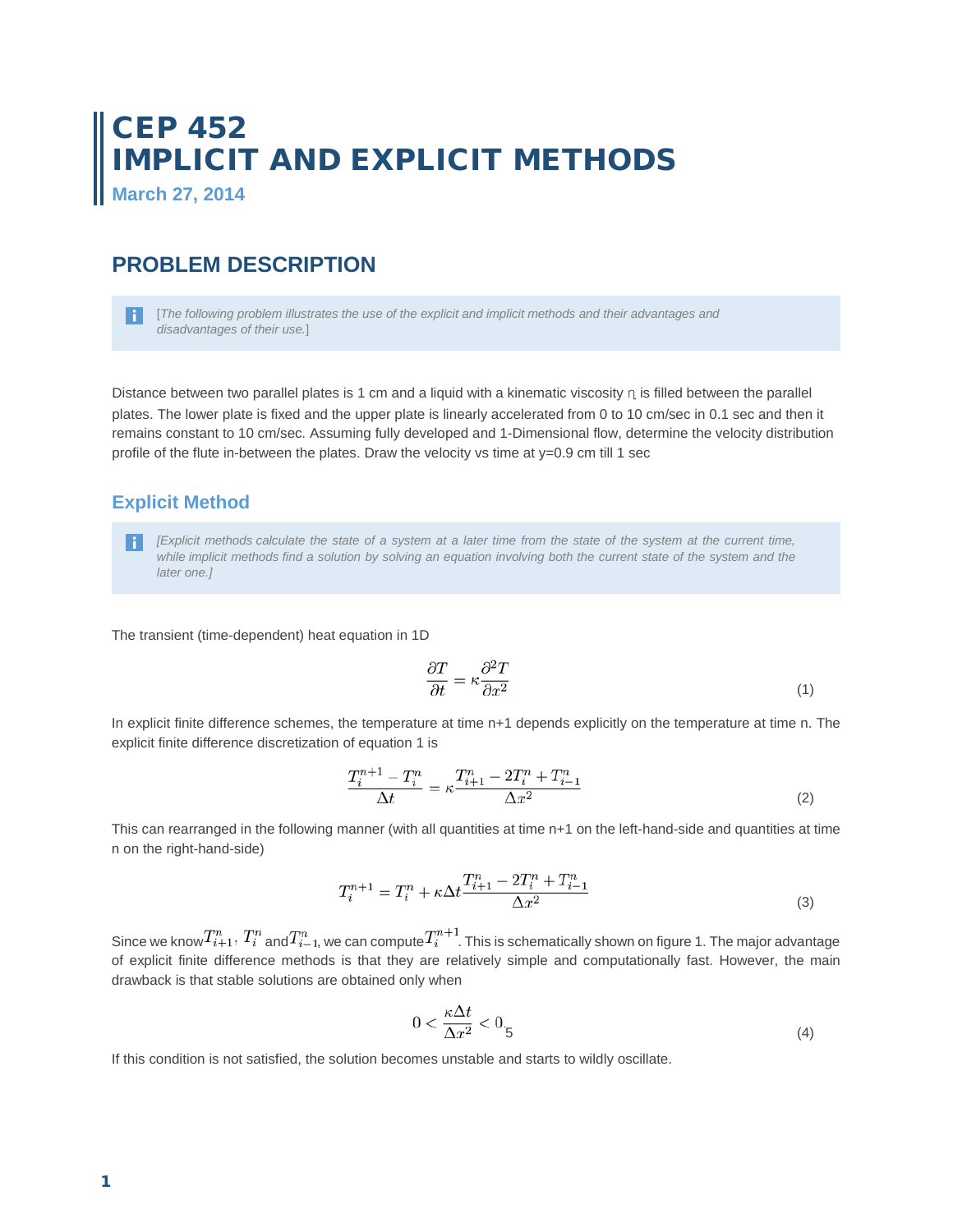## **Program Developed in FORTRAN**

*[Fortran (previously FORTRAN, derived from Formula Translating System) is a general-purpose, imperative programming language that is especially suited to numeric computation and scientific computing.]*

implicit none

#### *!! Declaring Variables for the explicit scheme*

real,dimension(10) :: fun,funw real,dimension(100) :: vel integer :: i,j real :: lmda,dt,dy,nu

#### *!! Takin Input Parameters from the user*

write(\*,\*) 'Input the kinematic viscosity (Neu) sec/m2' read(\*,\*) nu write(\*,\*) 'Input the time difference (dt) sec' read(\*,\*) dt write(\*,\*) 'Input the distance difference (dy) m' read(\*,\*) dy

#### *!! Assigning the values to variables*

lmda=nu\*dt/dy/dy fun=0.0 *!! Initializing matrix fun=0.0*

#### *!! Calculating the values of velocity of particles with time and distance*

```
DO i=1,100,1
         IF(i<=10) then
                  fun(10)=iELSE
                  fun(10)=10ENDIF
         DO j=1,9funw(i)=\text{Imda}^{*}(fun(i+1)+fun(i-1)-2.0^{*}fun(i))+fun(i)END DO
         vel(i)=funw(9)
         fun=funw
END DO
```
#### *!! Printing the values of the velocity in file*

open(20,file='velocity.res') write(20, $*$ ) 'velocity profile at  $y=0$ . write(20,\*) (vel(i),i=1,100) **STOP** END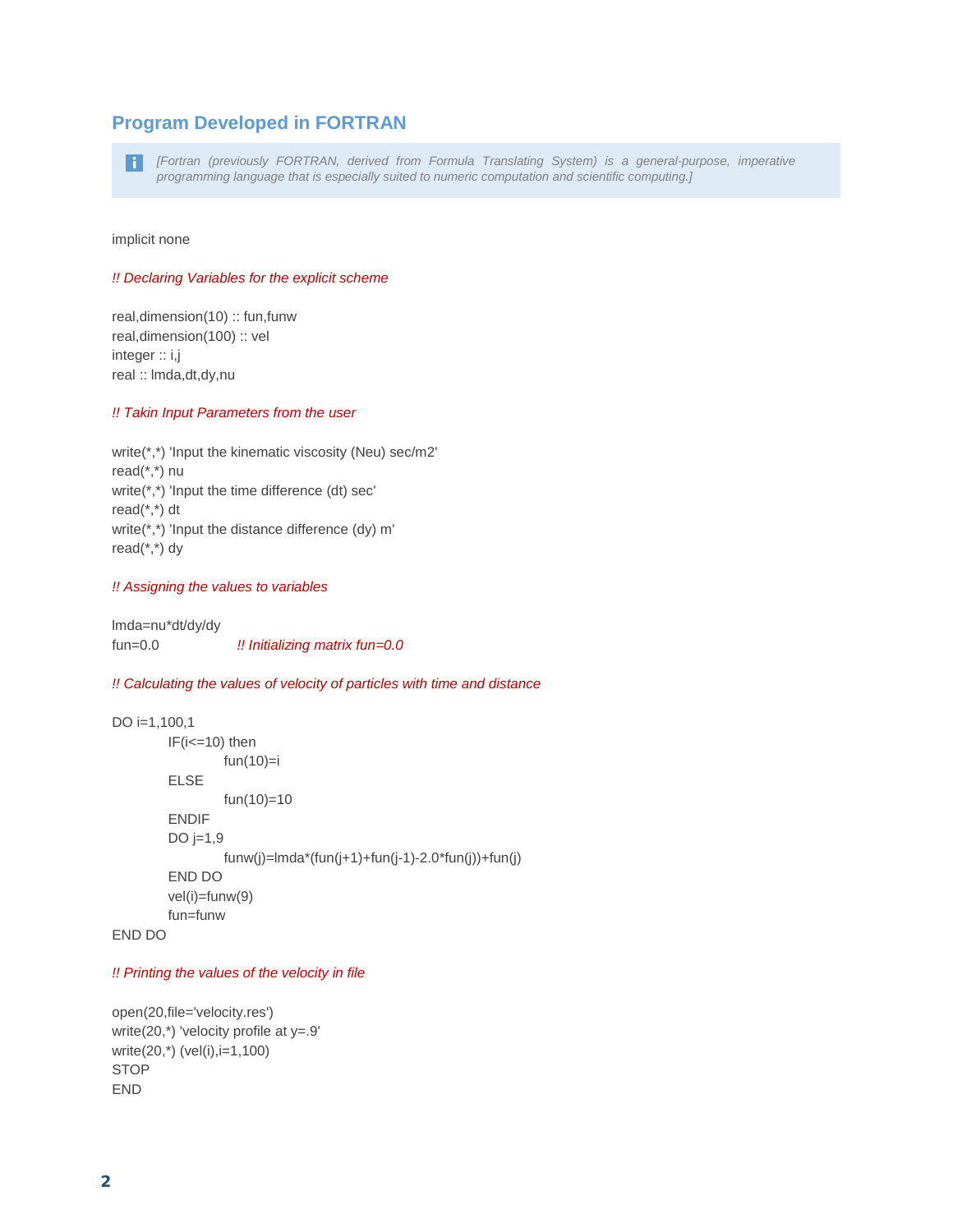## **Results**

*[The results were obtained for Y=0.9 cm and were plotted in Microsoft Excel ]*

The results are plotted at Y=0.9m for two values of ∆T= 0.01 and 0.001 for ∆Z=0.1 and µ=1.

•  $\Delta T = 0.01$  thus Lambda = 1 > 0.5 thus the graph has a lot of noise



• ∆T= 0.001 thus Lambda = .1 < 0.5 thus the graph has no noise and is stable

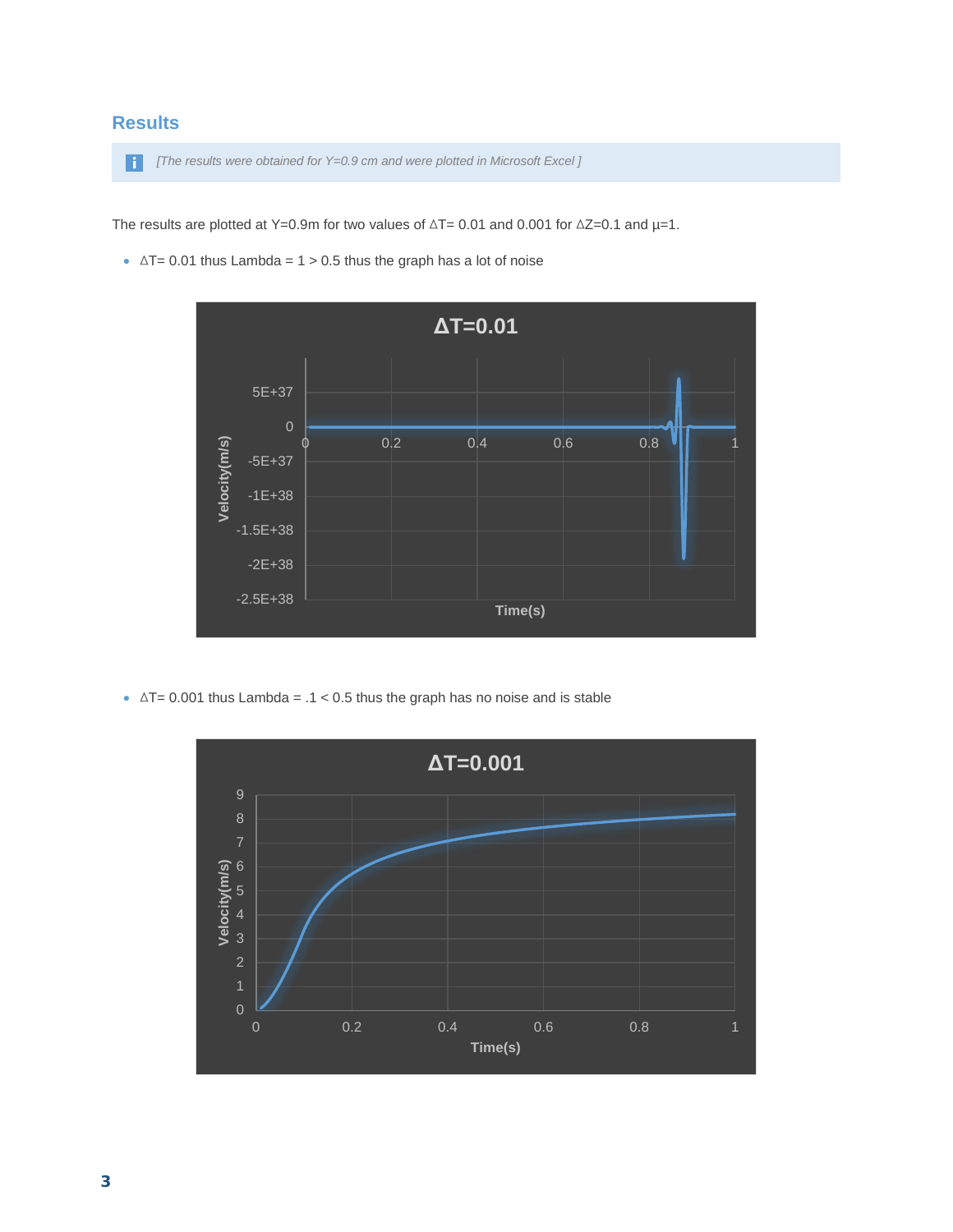#### **Implicit Method**

*[Explicit methods calculate the state of a system at a later time from the state of the system at the current time, while implicit methods find a solution by solving an equation involving both the current state of the system and the later one.]*

In implicit finite difference schemes, the spatial derivatives  $\frac{\partial^2 T}{\partial x^2}$  are evaluated (at least partially) at the new time step. The simplest implicit discretization of equation 1 is

$$
\frac{T_i^{n+1} - T_i^n}{\Delta t} = \kappa \frac{T_{i+1}^{n+1} - 2T_i^{n+1} + T_{i-1}^{n+1}}{\Delta x^2} \tag{5}
$$

This can be rearranged so that unknown terms are on the left and known terms are on the right

$$
-sT_{i+1}^{n+1} + (1+2s)T_i^{n+1} - sT_{i-1}^{n+1} = T_i^n
$$
\n
$$
(6)
$$

Where s =  $\kappa \Delta t / \Delta x^2$ . Note that in this case we no longer have an explicit relationship for  $T_{i-1}^{n+1}$ ,  $T_i^{n+1}$  and  $T_{i+1}^{n+1}$ . Instead, we have to solve a linear system of equations (now you know why we repeated linear algebra in the first lesson...). The main advantage of implicit finite difference methods is that there are no restrictions on the time step, which is good news if we want to simulate geological processes at high spatial resolution. Taking large time steps, however, may result in an inaccurate solution. Therefore it is always wise to check the results by decreasing the time step until the solution doesn't change anymore (this is called converge check).

The implicit method described in equation 6 is second order accurate in space but only first order accurate in time (i.e., O(∆t,∆x2)). It is also possible to create a scheme which is second order accurate both in time and in space (i.e., O  $(\Delta t^2, \Delta x^2)$ ).

## **Program Developed in FORTRAN**

*[Fortran (previously FORTRAN, derived from Formula Translating System) is a general-purpose, imperative programming language that is especially suited to numeric computation and scientific computing.]*

implicit none

#### *!! Declaring the variables*

real, dimension (100,100):: MatA real, dimension (100):: UO, UN,R real :: lambda,nu,dt,dz,tim integer :: i0,j0,k0,num

#### *!! Takin Input Parameters from the user*

write(\*,\*) 'Input the kinematic viscosity (Neu) sec/m2' read(\*,\*) nu write(\*,\*) 'Input the time difference (dt) sec' read(\*,\*) dt write(\*,\*) 'Input the distance difference (dy) m' read(\*,\*) dy

*!! Assigning the values to the variables*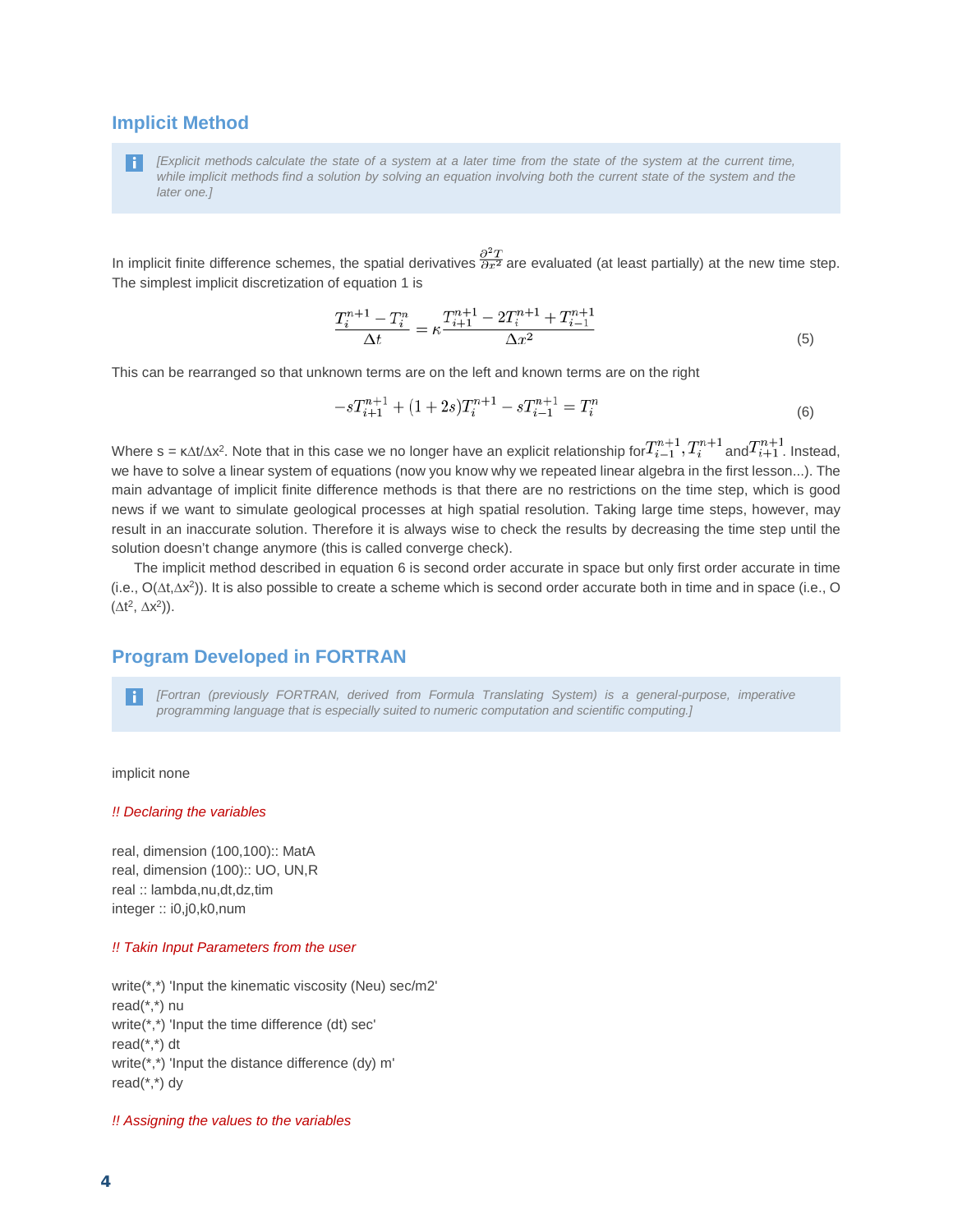lambda=nu\*dt/(2\*dz\*dz) MatA=0.0  $MatA(1,1)=1$ MatA(11,11)=1  $UO=0$  $UN=0$  $R=0$ num=1/dt

#### *!! Assigning values to the Matrix MatA*

```
MatA(2,1)=0MatA(10,9) = (-1)^*lambda
MatA(10,10)=1+2*lambda
DO i0=2.9MatA(i0,i0-1)=(-1)*lambda
        MatA(i0,i0)=1+2*lambda
        MatA(i0,i0+1)=(-1)*lambda
END DO
```
#### *!! Calculation values in Loops*

```
DO j0=1,num
        tim=j0*dt
        IF (tim.le.0.1) then
                UN(11)= 100*tim
        ELSE
                UN(11)=10END IF
        R(11) = UN(11)DO i0=2,9
                R(i0)=lambda*(UO(i0+1)+UO(i0-1)-2*UO(i0))+UO(i0)
                R(10)=lambda*(UO(11)+UO(9)-2*UO(10))+UO(10)+lambda*(R(11))
        END DO
                open(5, file='Result.txt') !! Printing Values in Result File
                write(5,*) UN(10),',',tim
        DO i0=1,11
                UO(i0)=UN(i0)
        END DO
END DO
STOP
END
```
*!! Subroutine function of Gaussian Elimination Methods* 

SUBROUTINE Gauss(N,MatA,B,X)

implicit none real,dimension(100,100) :: MatA real,dimension(100,1) :: B,X integer :: N,i0,j0,k0 real:: temp=0

*!I Forward Elimination Program*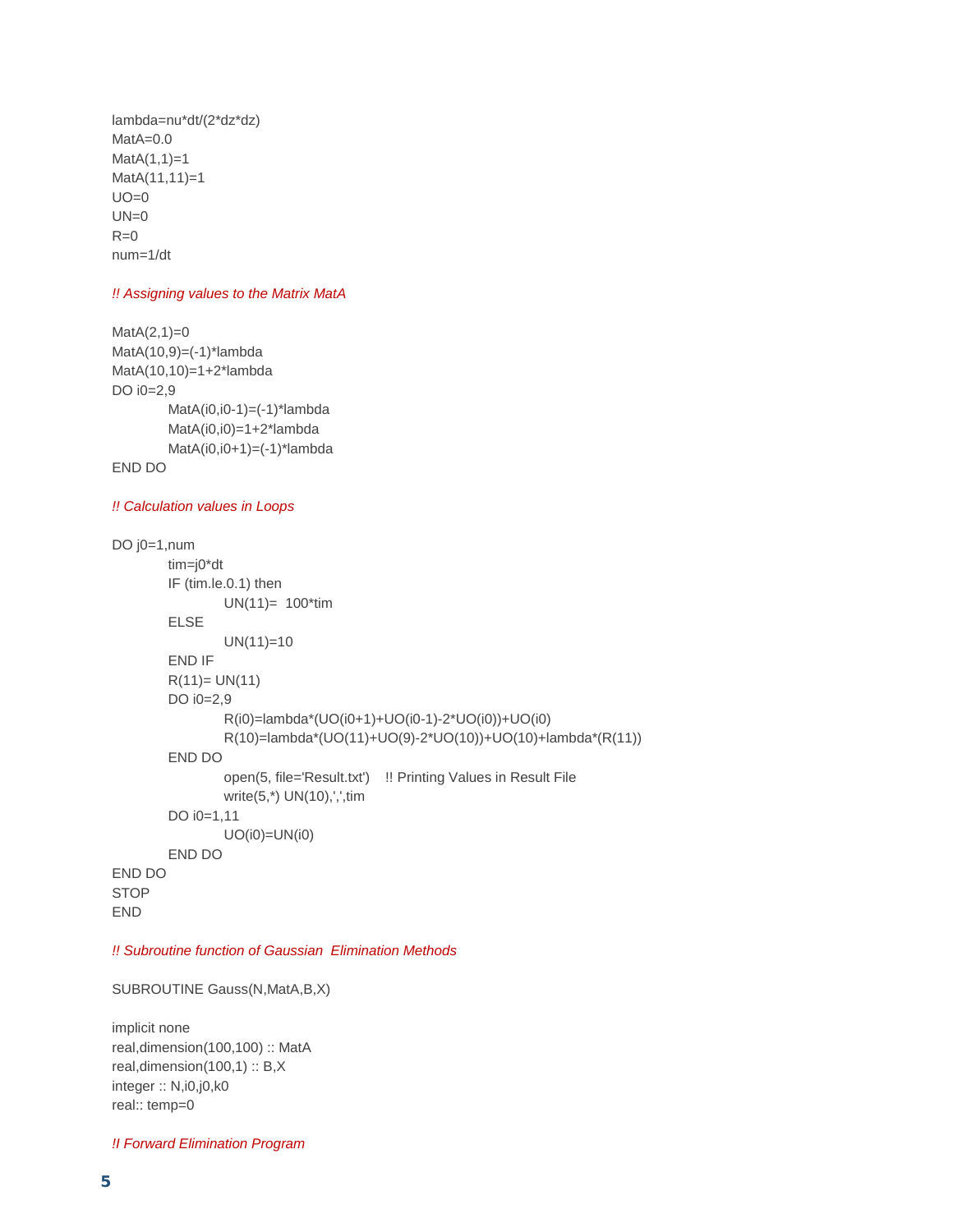```
DO k0=1,N-1,1
        DO i0=k0+1,N,1
                 IF(ABS(MatA(k0,k0)) < 1.0E-08) then
                         write(*,*) 'Input too Small'
                         STOP
                 END If
                 DO j0=k0+1,N,1
                         MatA(i0,j0)=MatA(i0,j0)-MatA(k0,j0)*MatA(i0,k0)/MatA(k0,k0)
                 END DO
                 B(i0,1)=B(i0,1)-B(k0,1)*MatA(i0,k0)/MatA(k0,k0)
                 MatA(i0,k0)=MatA(i0,k0)-MatA(k0,k0)*MatA(i0,k0)/MatA(k0,k0); 
        END DO
END DO
```

```
!! Backward Substitution
```

```
DO k0=N,1,-1 
        DO i0=N,k0,-1 
               temp=temp+X(k0,1)
        END DO
        X(k0,1)=(B(k0,1)-temp)/Math( k0, k0)temp=0
END DO
RETURN
END
```
## **Results**

*[The results were obtained for Y=0.9 cm and were plotted in Microsoft Excel ]* l i I

The results are plotted at Y=0.9m for two values of ∆T= 0.01 and 0.001 for ∆Z=0.1 and µ=1.

 $\triangle$  ∆T= 0.01 thus Lambda = 1. The graph does not have a noise and is stable